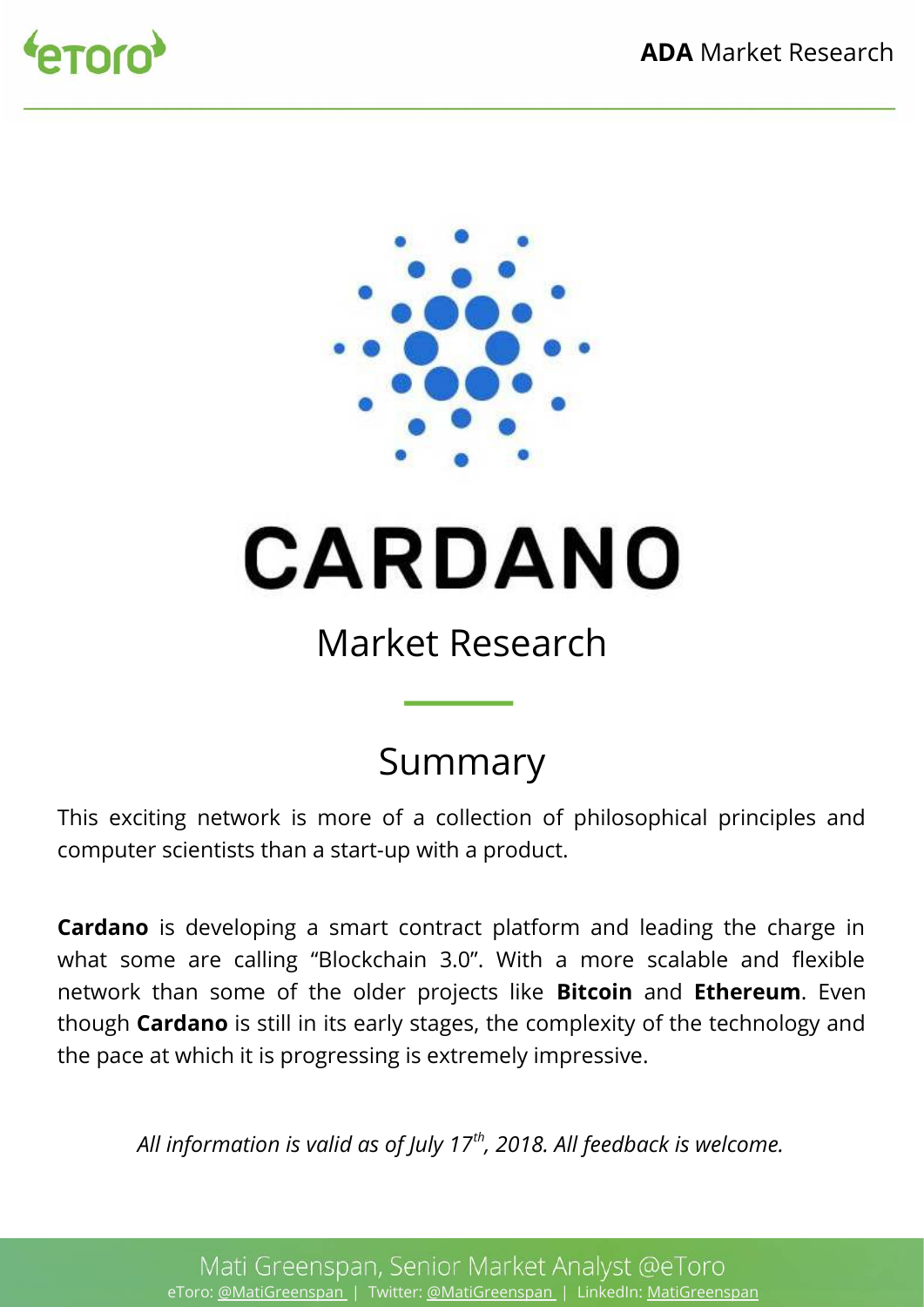

#### **Basic Statistics**

- **Crypto-asset type:** Utility Token
- **Max. Supply**: 45,000,000,000 ADA
- **Current Circulating Supply**: 25,927,070,538 ADA
- **Market Capitalization**: \$3.88 bn
- **Token Economics:** Currently a deflationary asset with a fixed supply. Inflation rate (if any) to be decided by token holders in the future as staking rewards.
- **Protocol:** Ouroboros Proof-of-Stake

## **History & Development**

**Cardano** is a project established by Charles Hoskinson, one of the co-founders of **Ethereum** and an important player in the cryptocurrency sphere. In 2015 he created a company along with Jeremy Wood, named IOHK (Input Output Hong Kong) that is responsible for building and developing the **Cardano** network.

The three main stakeholders behind the project are IOHK, The Cardano Foundation and Emurgo, a company that supports commercial ventures on the Cardano platform.

The first version of the network, named **Byron** after the famous poet, was successfully launched on September 29th, 2017 and it was quickly introduced in several important cryptocurrency exchanges just in time to catch the dramatic price rise of the crypto industry of late 2017.

The project is still in a very early stage of development. During Q2 and Q3 in 2018, new features will be released with a new version named **Shelley**, that will introduce key elements for a decentralized and secure network.

The three subsequent phases are named **Goguen** (after the American software engineer), **Basho** (the Japanese poet of the Edo period) and **Voltaire** (the famous French philosopher). Goguen will implement a virtual machine and language specifically designed for **Cardano**, while Basho and Voltaire will focus on improving the scalability of the network and introducing a Treasury and voting system.

Even though **Cardano** is still in the early stages of it's roadmap it is definitely one of the most promising blockchain projects we've ever seen. It is also the first blockchain project that is being developed using a collective scientifc philosophy, based on peer-reviewed scientific research. A great number of its most important features are still under development.

### **Development Team**

The **Cardano** project was created by Charles Hoskinson.



**Charles Hoskinson** is an American technology entrepreneur. After studying Mathematics at the University of

Colorado at Boulder, he started a career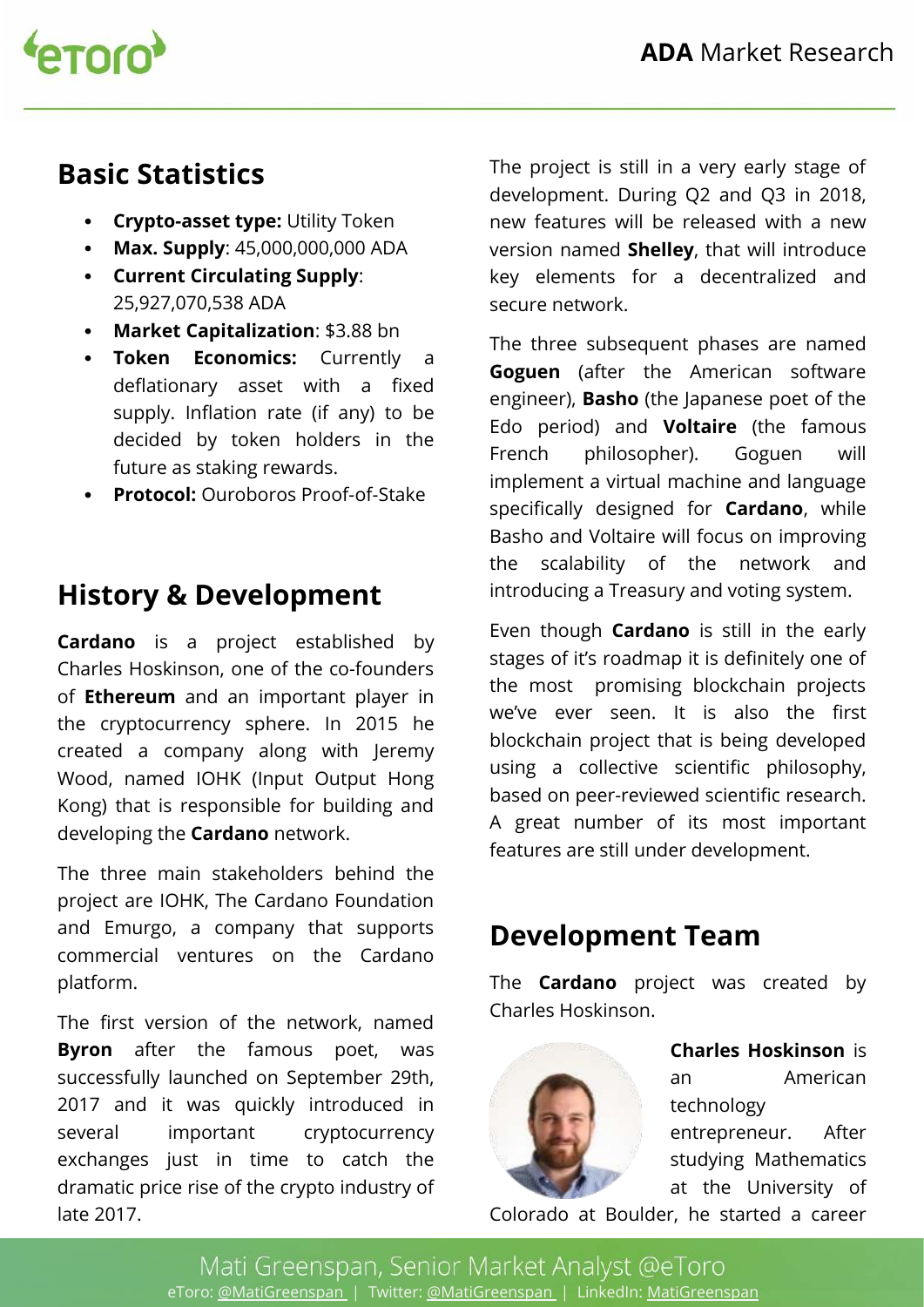

within cryptocurrency. After co-founding **Ethereum**, the second most popular cryptocurrency after **Bitcoin**, he went on to found IOHK, where he is currently acting as the company's CEO, leading the development of the **Cardano** project.

**Michael Parsons** is the Chairman and Executive Director of the Cardano Foundation, whose goal is to promote the **Cardano**



protocol and its ecosystem. He has more than 25 years of experience in the banking industry and was an early advocate for **Bitcoin**, becoming one of the most relevant crypto advisors in the United Kingdom.

#### **Use Cases**

**Cardano** implements a complete blockchain-based environment where smart contracts, decentralized applications, and secure quick transactions are readily available. Virtually all applications that require transferring money, storing or accessing records, or performing any kind of interaction between users, could make use of an environment like **Cardano**.

Some of the industries that could be disrupted by this technology are:

• **Financial Services:** banking services like lending, investing and transferring money can all be

implemented in the blockchain using smart contracts, making the process fast and automatic, and eliminating the need for a middleman.

- **Official Records:** the **Cardano** network can be used to securely store records in a transparent and convenient way. **Cardano** is already being used to offer cryptographic proof of diplomas obtained in [several universities.](https://www.nasdaq.com/article/cardano-blockchains-first-use-case-proof-of-university-diplomas-in-greece-cm899265) Other similar applications could be enabling blockchain-based elections or maintaining a country's property ledger.
- **Supply Chain:** tracking of goods during the supply chain is a popular application of blockchain technology that can help thousands of companies save vast amounts of money in theft and fraud, as well as offer much more transparency to the customer. The tracking of diamonds on their journey from the mines to the jeweler to the end consumer can add some muchneeded clarity to this market.
- **Accounting:** companies and organizations can use a blockchain to manage their budgets and accounts, or use smart contracts for reconciliation of expenses.
- **Decentralized Applications:** given that **Cardano** should in principle be considerably faster than networks like **Ethereum**, decentralized applications that require fast and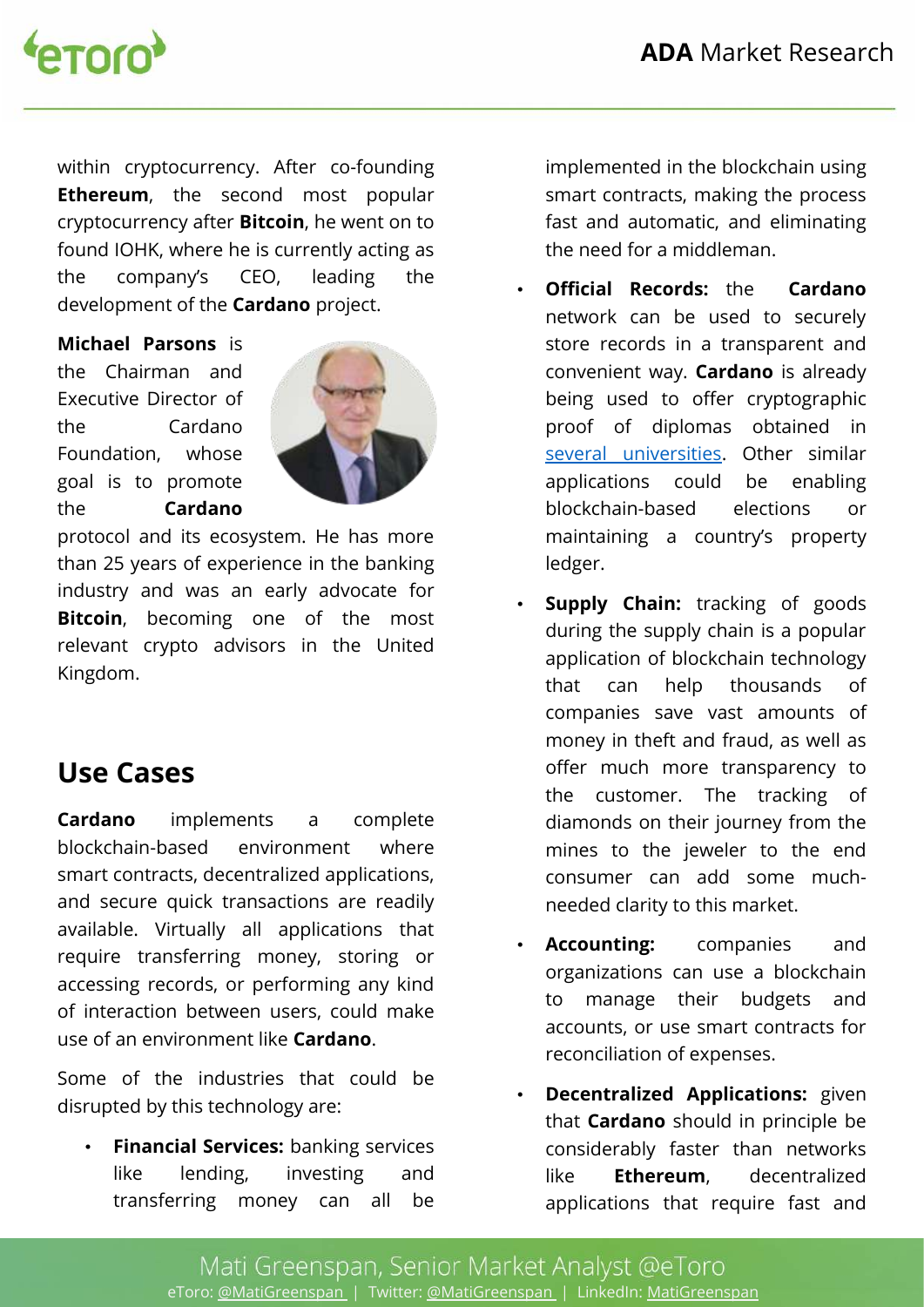

secure services (e.g. social networks, sharing economy applications similar to Uber or Airbnb) could find application in the network.

These are just some of the use cases that a fully operational, fast and decentralized blockchain network could have. Eventually, a mature blockchain could act as the backend that handles the majority of the services run by corporations and governments.

## **Technical Description**

**Ethereum** and some other blockchain projects like **NEO** conformed what was named the "Blockchain 2.0". These projects introduced significant differences with respect to the first cryptocurrencies like **Bitcoin**, with the most important one perhaps being the ability to deploy smart contracts, decentralized applications and new tokens on top of the network.

A **smart contract** is analogous to a traditional contract between two parties, with the diference that the enforcement of the contract is guaranteed by the underlying blockchain and therefore there is no need for a central authority or legal system to enforce it.

Smart contracts were first proposed in 1994 by Nick Szabo and found their first large-scale implementation on the **Ethereum** network.

A **decentralized application (dApp)** is analogous to a software application on traditional computers and websites. Unlike these traditional solutions, dApps run on a decentralized network formed by thousands of computers.

**Cardano**, along with some other new projects represent the third generation of blockchain and aim to develop a new iteration of the technology to create more scalable and sustainable networks, while maintaining the privacy, security and governance of the most successful and more established projects.

One thing that seperates **Cardano** from cryptocurrencies like **Bitcoin** or **Ethereum** is in its state of the art consensus algorithm. The former two use a Proof-of-Work algorithm, which has proven to be particularly costly in terms of energy consumption required for mining. **Cardano** implements Ouroboros, a Proofof-Stake algorithm that does not require any mining. Instead, blocks are generated by stakeholders, which are those users that hold a certain amount of tokens. **Cardano** claims to be the frst blockchain implementing a provably fair Proof-of-Stake consensus algorithm.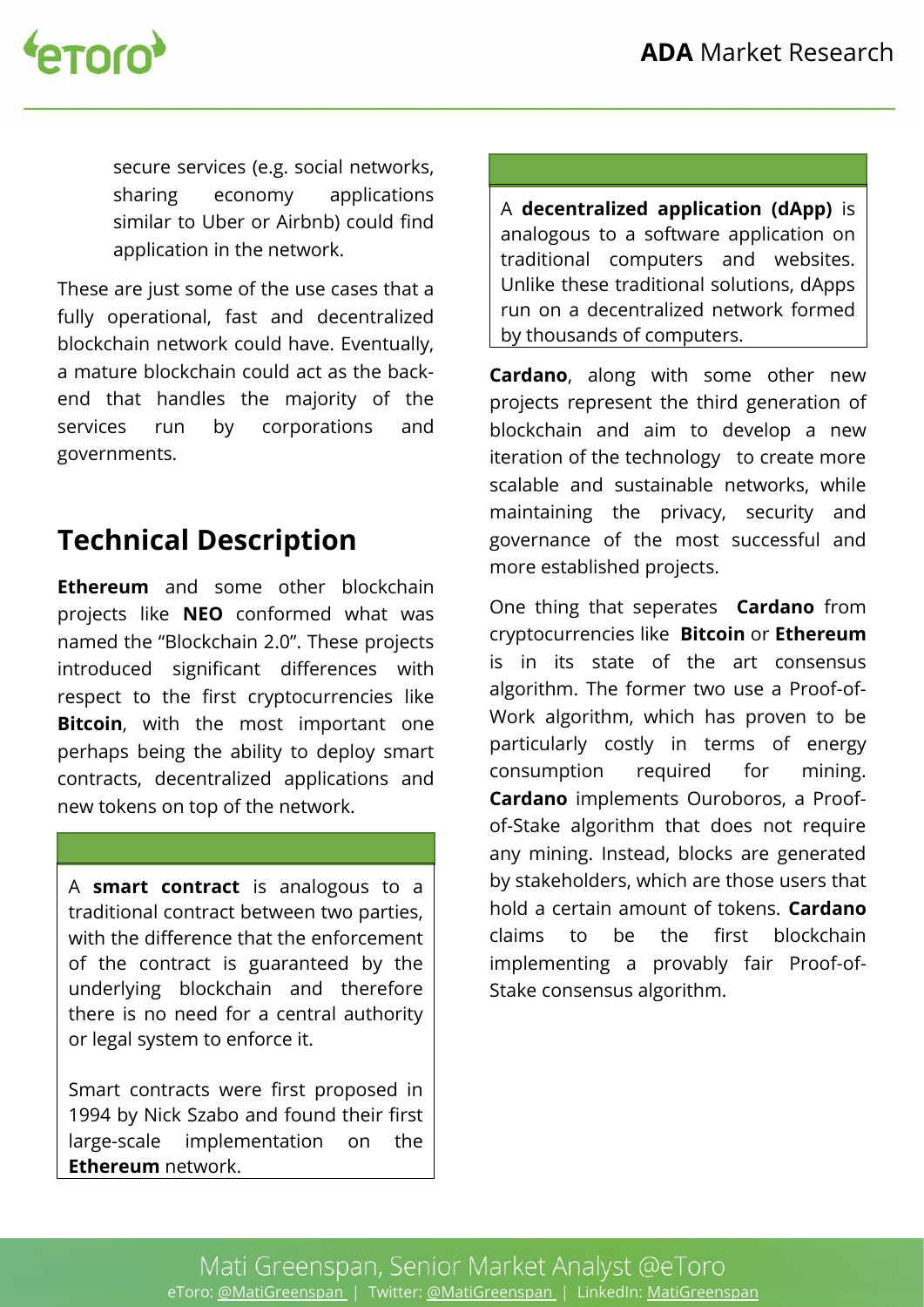

In the **Proof-of-Work** protocol, computers in the network compete to solve mathematical problems in order to obtain rewards in the form of coins, while securing the network. A downside of this is the high costs in terms of energy associated with this protocol.

Meanwhile, in the **Proof-of-Stake**  protocol, token holders are the ones in charge of validating transactions and securing the network, by *staking* (locking up) their coins temporarily in exchange of a reward similar to a dividend. Many people believe this new protocol will become the new standard for cryptocurrencies. **Ethereum** is actually scheduled to transition from Proof-of-Work to Proof-of-Stake in the future.

**Cardano** is completely written in Haskell, a very flexible programming language, and in fact Philip Wadler, one of the designers of the language, is employed by IOHK to help develop the network. However Cardano is creating a new blockchain-based language based on Haskell named Plutus.

#### **Future Developments**

The construction of diferent types of digital wallets (paper wallets, hardware and software wallets, as well as multi-signature accounts) has been the main goal of the first stages of the project, before deploying a truly decentralized network.

The most important elements to achieve decentralization, like voting, delegation or the reward system, will be deployed as features of the Shelley version of the protocol and are now the main point of focus for the development team. As of now, the network is run by nodes controlled by the Cardano Foundation, IOHK, and Emurgo.

Stake Pools are an important concept that is also under development. These are basically organizations that stake their tokens and get rewarded for doing so, while other users of the network delegate their tokens to these pools. The team is analyzing in detail the reward system and how it will afect the number and competition of stake pools, to avoid a situation like that of **Bitcoin** where a handful of mining pools control all the mining process. Stake Pools will also allow participants with a smaller principal investment to join in the process of earning coins in order to maintain the stability of the network.

The team is following a strategy of releasing new developments one by one, avoiding major version releases or introducing too many new changes at once.

The Cardano Foundation is also securing strong partnerships to advance the development of **Cardano** and blockchain technology in general. One of the most important partnerships is one with [Z/Yen,](http://paymentsjournal.com/cardano-foundation-selects-z-yen-blockchain-research-programme/) a London-based commercial think-tank under the blockchain research **Distributed Futures** programme.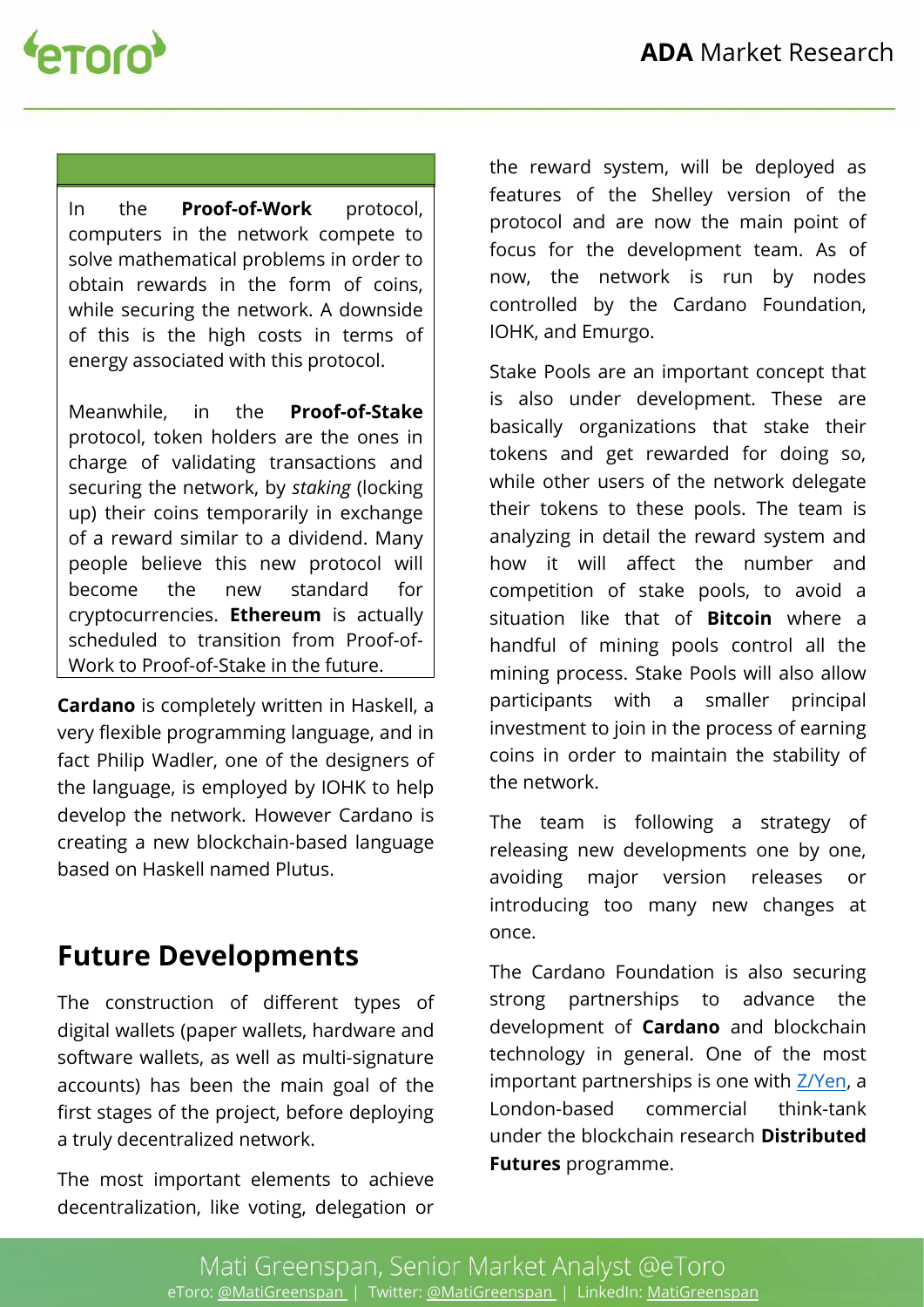

This programme will focus on producing research projects and papers proposing proofs of concept based on blockchain that could serve as new use cases for **Cardano** and other cryptocurrencies. Z/Yen is already working on studying the effect of blockchain on world trade, insurance and policy making, among other applications.

#### **Upcoming Projects**

Given that the project is still in a very early stage of development and the network is not fully operational, there are still not many significant projects built on top of **Cardano.** The first Initial Coin Offering (ICO) to take place on the network is **Traxia**, which launched in March 2018. Although it is now running on **Ethereum**, it will be ported to **Cardano** once the Goguen update is released later in the year.



The project is creating a decentralized fnance system focused on invoice payments. Buyers and sellers will exchange money through automated smart contracts, using their usual fiat currency with the cryptocurrency solution simply running on the back-end. This project has great potential given the huge amount of invoices that are paid late, or sometimes

left unpaid. A solution like this could help millions of businesses around the world to better manage their working capital.

**Cardano's** funding program, Emurgo, has also invested in the project, thus showing the support for this frst ICO deployed on the network.

Traxia is not the only project moving from **Ethereum** to **Cardano**. For instance, several pharmaceutical companies that are currently using **Ethereum** are considering the transition. The pharmaceutical industry is a very interesting application for blockchain both for maintaining secure and immutable records and for monitoring the supply chain of these very valuable goods.

On a separate note, the **Cardano** team has also signed a deal with the **Ethiopian** [government t](https://thenextweb.com/hardfork/2018/05/03/ethiopia-cardano-blockchain-cryptocurrency/)o develop blockchain-based solutions for the agricultural industry of the country and introduce the network to possible developers.

#### **Token Valuation Analysis**

It is particularly difficult to perform an accurate valuation analysis of **Cardano** in its present state, because the network is still in a very early stage and some of the parameters defning its performance are still unknown or may change significantly in the near future.

For instance, transaction fees now follow a mixed system consisting of a fixed term and a variable term that depends on the transaction size. For an average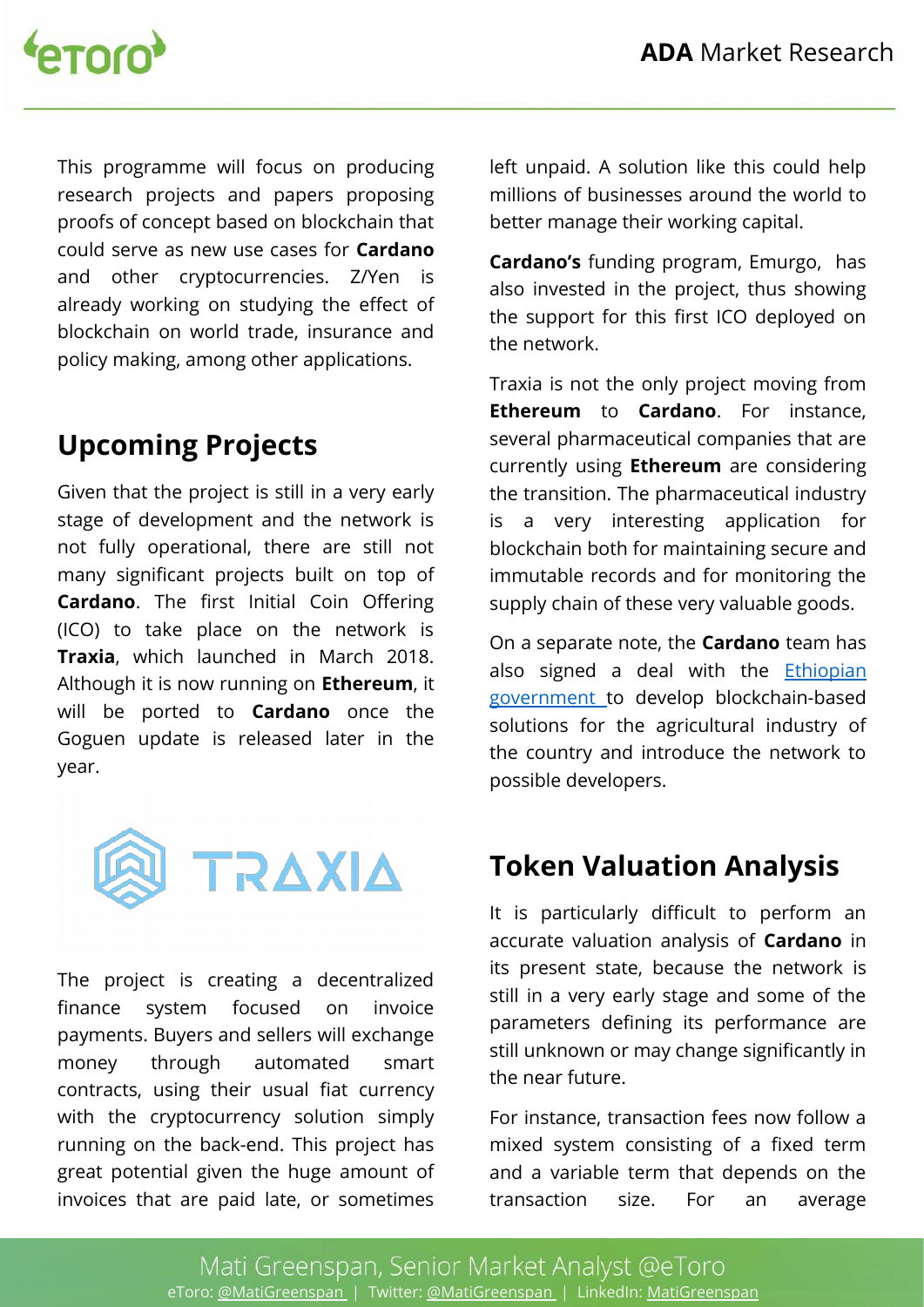

transaction, the fees add up to about 0.16 ADA or \$0.025 at current prices. However, these values could be raised or lowered in the future depending on the performance of the network and what the user base decides.

Also, since the network does not have all features fully operational yet, it is hard to predict the actual use that the network will have (transaction volume) at a later stage. A great number of successful and established dApps and services launching on the platform would indeed increase the utility of the network and therefore the price of the token.

Since the staking system rewards users that hold a certain amount of tokens, it can be argued that a significant percentage of the supply will effectively be "locked in" by these users and Stake Pools, thus limiting the amount of tokens in circulation and potentially increasing their value. In this scenario, the **ADA** token would experience a greater use as a store of value, similar to **Bitcoin**.

For now, investors in **ADA** are backing a highly-respected and experienced team with some very big ideas.

For these reasons, **Cardano** has the potential to become a very successful project as it progresses through its long and ambitious roadmap.

#### **Investments Risks**

Trading cryptocurrencies can potentially be very profitable as seen in the past, but it is also a very challenging activity that can carry a significant level of risk. Cryptocurrency markets are associated with high volatility, and **Cardano** is no exception.

The project is still in a relatively early stage, and the roadmap is very long, so although the potential of the project is vast, as outlined in the previous sections, it is important to consider that the short-term fuctuations will depend mostly on speculation.

It is important to carefully assess your investment goals, methodology and level of experience before deciding to start investing in a new market. It is also extremely important to diversify and view cryptocurrency as an additional element of your portfolio. Given the high risk associated with this type of asset, it is recommended not to allocate more than 20% of your portfolio into cryptocurrencies. Given that the possibility to lose a part or even all the money invested exists, it is extremely important to invest only money that you can afford to lose.

In any case, all the information presented in this Market Report does not constitute fnancial advice, and introduces no obligation or recommendations for action.